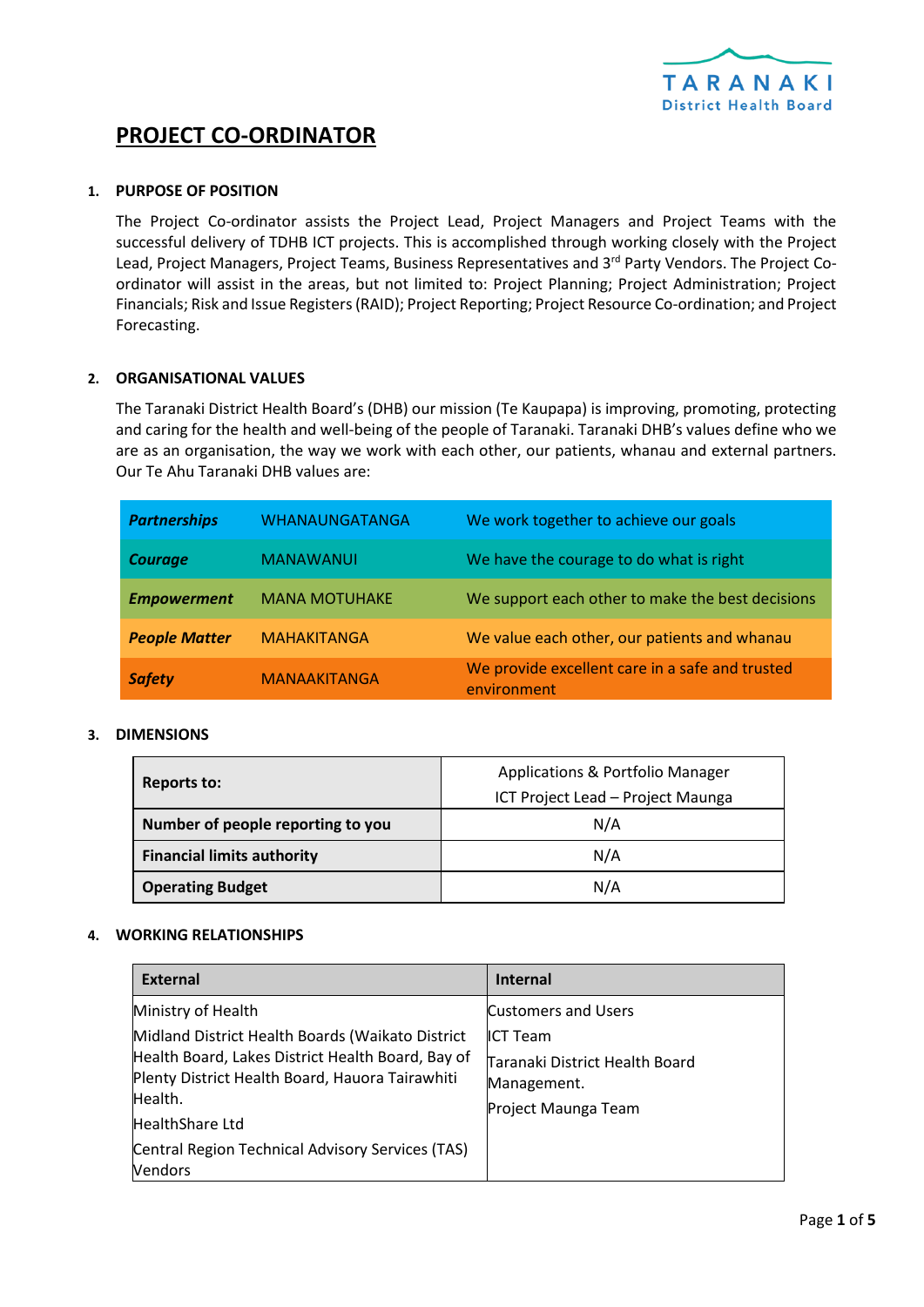# **5. ACCOUNTABILITIES**

| Key area of responsibility                                                                                                                                                                   | <b>Expected outcomes</b>                                                                                                                                                                                                                                                                                                                                                                                                                                                                                                                                                                                                                                                                                                                                                                                                                                                                                                                                                                |
|----------------------------------------------------------------------------------------------------------------------------------------------------------------------------------------------|-----------------------------------------------------------------------------------------------------------------------------------------------------------------------------------------------------------------------------------------------------------------------------------------------------------------------------------------------------------------------------------------------------------------------------------------------------------------------------------------------------------------------------------------------------------------------------------------------------------------------------------------------------------------------------------------------------------------------------------------------------------------------------------------------------------------------------------------------------------------------------------------------------------------------------------------------------------------------------------------|
| 1. Project Co-ordination<br>Assist the Project Lead<br>and where requested<br>Project Manager(s) in<br>the administration and<br>execution of Programme<br>and Project tasks and<br>process. | Assist the ICT Project Lead (PL) and where requested Project<br>$\bullet$<br>Managers (PM) with programme & project planning.<br>Assist PL & PM with establishing and maintaining<br>$\bullet$<br>programme and project financials.<br>Assist PL with general administration as and when<br>٠<br>required.<br>Create and maintain Programme / Project Risk and Issue<br>$\bullet$<br>Registers (RAID).<br>Create, update and circulate Programme and Project Status<br>٠<br>Reports to sponsor and key stakeholders as required.<br>Prepare/review support deliverables for compliance with<br>$\bullet$<br>ICT's Project Management Framework<br>Assist PL and PM's with Resource co-ordination and<br>$\bullet$<br>allocation (including Forecasting).<br>Assist PL with meeting scheduling and facilitating along<br>$\bullet$<br>with minute taking when necessary.<br>Draft initial project documentation in accordance with the<br>$\bullet$<br>ICT project management framework. |
| 2. Information System<br>High understanding of<br>the systems that<br>support the functions<br>and its interactions.                                                                         | Understanding of IT Systems / Applications that support<br>$\bullet$<br>business and clinical functions.<br>Understanding of Infrastructure and Network Systems<br>٠<br>that support business and clinical functions.<br>Understanding of processes, data, integration and<br>٠<br>relationships between systems.<br>Participate in regional/national IT and non IT related<br>projects as required.                                                                                                                                                                                                                                                                                                                                                                                                                                                                                                                                                                                    |
| 3. Service Delivery<br>Ensure a professional<br>quality customer service is<br>provided to all customers                                                                                     | The ability to manage the ongoing work of the PL and<br>identified PM's balancing project activities.<br>Build a partnership relationship with members of the<br>$\bullet$<br>Infrastructure, Networks, Information Analytics team,<br>and other stakeholders across the organisation,<br>regionally and nationally.<br>Provide effective support and advice to colleagues,<br>٠<br>stakeholders and customers as required.<br>Advocate and demonstrate a high standard of customer<br>٠<br>service at all times.<br>Ensure staff are informed of changes to systems, Analytic<br>tools and procedures as appropriate.<br>Provide support to other areas of the Business from<br>time to time.                                                                                                                                                                                                                                                                                          |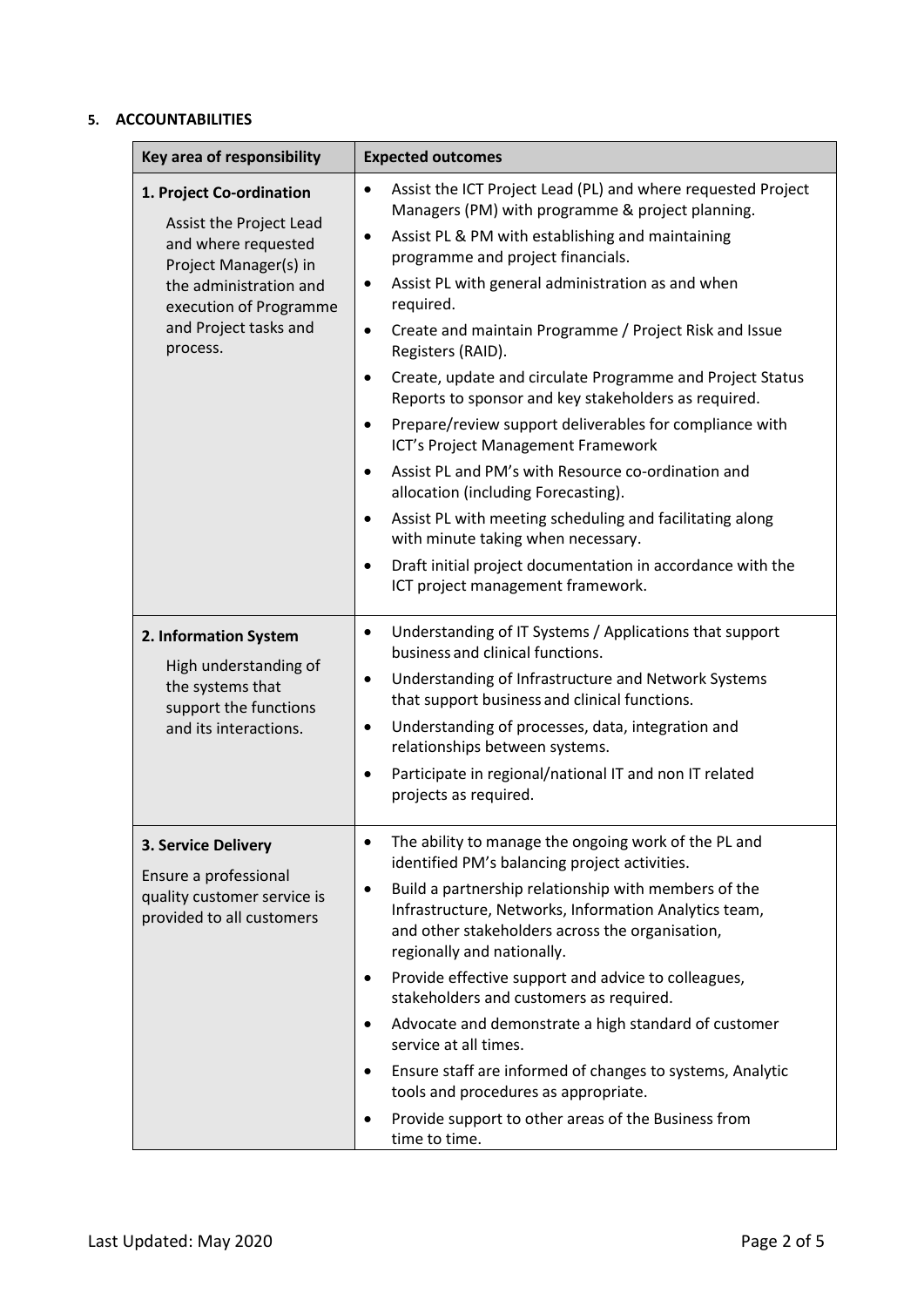| <b>Organisational Accountabilities</b> | <b>Expected Outcome for all employees</b>                                                                                                                                                                                                                                                                                                                                                                                                                                                                                                                                                                                                                                                                                                                                                                                                                                                                                                                                                                                                                                                                                                                                                                                                                                                                                                                                                                                                                                                                                                                                                                                                                                                                                                                                                                        |
|----------------------------------------|------------------------------------------------------------------------------------------------------------------------------------------------------------------------------------------------------------------------------------------------------------------------------------------------------------------------------------------------------------------------------------------------------------------------------------------------------------------------------------------------------------------------------------------------------------------------------------------------------------------------------------------------------------------------------------------------------------------------------------------------------------------------------------------------------------------------------------------------------------------------------------------------------------------------------------------------------------------------------------------------------------------------------------------------------------------------------------------------------------------------------------------------------------------------------------------------------------------------------------------------------------------------------------------------------------------------------------------------------------------------------------------------------------------------------------------------------------------------------------------------------------------------------------------------------------------------------------------------------------------------------------------------------------------------------------------------------------------------------------------------------------------------------------------------------------------|
| <b>Health Equity</b>                   | The TDHB strives to eliminate health inequalities and achieve<br>health equity for the Taranaki population. In practical terms this<br>means all staff are required to implement relevant health equity<br>policies, procedures, approaches and guidelines issued from<br>time to time including:<br>the Pae Ora Framework which requires:<br>of<br>Demonstrating<br>the<br>principles<br>Partnership,<br>$\circ$<br>Participation and Protection under the Treaty of<br>Waitangi;<br>improving understanding of the determinants of ethnic<br>$\circ$<br>inequalities in health, in particular the "Drivers of ethnic<br>inequalities in health" and the "Pathways to<br>Inequalities" both of which are referenced in the TDHB<br>Pae Ora Framework, Appendix 1;<br>Ensuring Health Equity assessment is embedded into<br>$\circ$<br>your practise where services, policies or programmes<br>are expected to improve outcomes for Māori;<br>Effectively implementing health equity approaches<br>$\circ$<br>outlined for Health Professionals in "Equity of Health<br>Care for Maori: A Framework" published by the Ministry<br>of Health to support He Korowai Oranga Refresh 2014,<br>national Maori Health Strategy;<br>Ensuring appropriate health literacy responses are used<br>$\circ$<br>for effective engagement with Māori;<br>You must ensure accurate ethnicity data is collected or held<br>for patients and clients you interact with by following the<br>TDHB Ethnicity Data Collection Policy and procedures;<br>You must attend the Cultural Competency training provided<br>$\bullet$<br>by and for staff of the TDHB including Treaty of Waitangi<br>workshop, General/Clinical Refreshers, Engaging Effectively<br>with Maori and any other training identified as essential for<br>staff. |
| <b>Health and Safety</b>               | Maintains a safe and healthy environment<br>$\bullet$<br>Complies with health & safety policies and procedures<br>$\bullet$<br>Carries out work in a way that does not adversely affect<br>$\bullet$                                                                                                                                                                                                                                                                                                                                                                                                                                                                                                                                                                                                                                                                                                                                                                                                                                                                                                                                                                                                                                                                                                                                                                                                                                                                                                                                                                                                                                                                                                                                                                                                             |
|                                        | their health and safety or that of other workers<br>Complies with procedures and correctly use personal<br>$\bullet$                                                                                                                                                                                                                                                                                                                                                                                                                                                                                                                                                                                                                                                                                                                                                                                                                                                                                                                                                                                                                                                                                                                                                                                                                                                                                                                                                                                                                                                                                                                                                                                                                                                                                             |
|                                        | protective equipment and safety devices provided                                                                                                                                                                                                                                                                                                                                                                                                                                                                                                                                                                                                                                                                                                                                                                                                                                                                                                                                                                                                                                                                                                                                                                                                                                                                                                                                                                                                                                                                                                                                                                                                                                                                                                                                                                 |
|                                        | Contributes to hazard identification and management<br>$\bullet$<br>process                                                                                                                                                                                                                                                                                                                                                                                                                                                                                                                                                                                                                                                                                                                                                                                                                                                                                                                                                                                                                                                                                                                                                                                                                                                                                                                                                                                                                                                                                                                                                                                                                                                                                                                                      |
|                                        | Reports accurately near misses/incidents/accidents in a<br>$\bullet$<br>timely manner                                                                                                                                                                                                                                                                                                                                                                                                                                                                                                                                                                                                                                                                                                                                                                                                                                                                                                                                                                                                                                                                                                                                                                                                                                                                                                                                                                                                                                                                                                                                                                                                                                                                                                                            |
|                                        | Participates in health and safety matters                                                                                                                                                                                                                                                                                                                                                                                                                                                                                                                                                                                                                                                                                                                                                                                                                                                                                                                                                                                                                                                                                                                                                                                                                                                                                                                                                                                                                                                                                                                                                                                                                                                                                                                                                                        |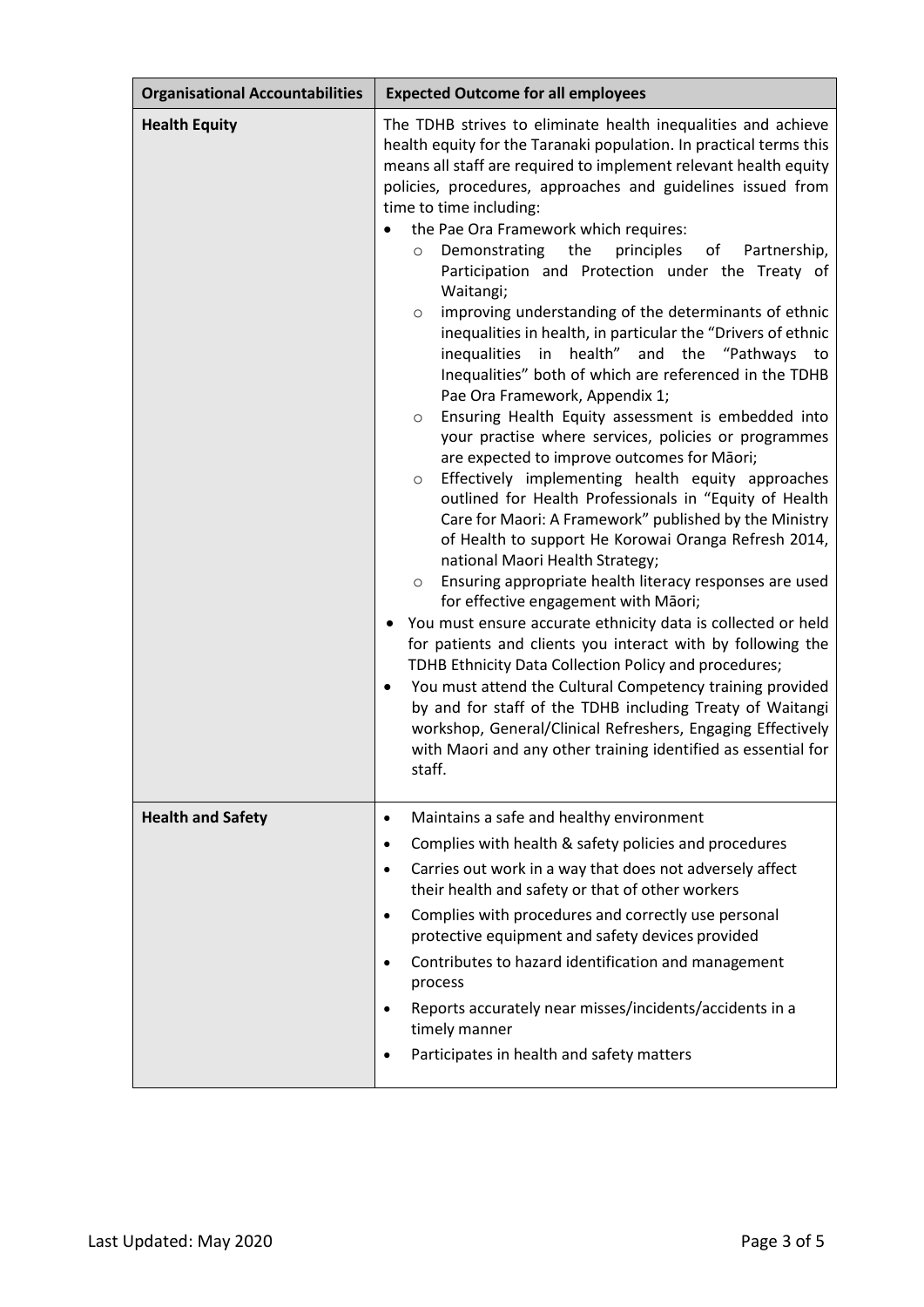| <b>Personal Development</b> | Fully contributes to an individual's team performance and is<br>committed to identify and pursue opportunities for<br>developing new knowledge and skills. |
|-----------------------------|------------------------------------------------------------------------------------------------------------------------------------------------------------|
|                             | Participates in the performance appraisal process where<br>personal performance and development is reviewed.                                               |
|                             | Willing to accept new responsibilities, acquire<br>and<br>demonstrate relevant new knowledge.                                                              |
|                             | Maintain a continuous learning environment by sharing and<br>seeking knowledge in the areas of project management,<br>technical, commercial and financial  |

# **6. VARIATION TO DUTIES**

Duties and responsibilities described above should not be construed as a complete and exhaustive list as it is not the intention to limit in any way the scope or functions of the position. Duties and responsibilities can be amended from time to time either by additional, deletion or straight amendment to meet any changing conditions, however this will only be done in consultation with the contractor / employee.

# **7. CAPABILITY REQUIREMENTS**

Capabilities are the behaviours demonstrated by a person performing the job. Capabilities identify what makes a person most effective in a role. Those listed below are expected for the Human Resources Team roles in the organisation. The required capabilities can change as the organisation develops and the roles change.

### **Capability**

## **Effective Communication**

Shares well thought out, concise and timely information with others using appropriate mediums. Ensures information gets to the appropriate people within the organisation to facilitate effective decision making

## **Decision Making/Problem Solving**

Demonstrates effective and timely decision making/problem solving techniques. Aware of the impact of decisions on key stakeholders and consults as appropriate utilizing available resources. Is proactive and effective when problem solving is required.

#### **Innovation/Initiative**

Continually strives for new and improved work processes that will result in greater effectiveness and efficiencies. Questions traditional ways of doing things when choosing a course of action or finds new combinations of old elements to form an innovative solution.

#### **Resilience/Flexibility**

Articulates differing perspectives on a problem and will see the merit of alternative points of view. Will change or modify own opinions and will switch to other strategies when necessary. Adjusts behaviour to the demands of the work environment in order to remain productive through periods of transition, ambiguity, uncertainty and stress.